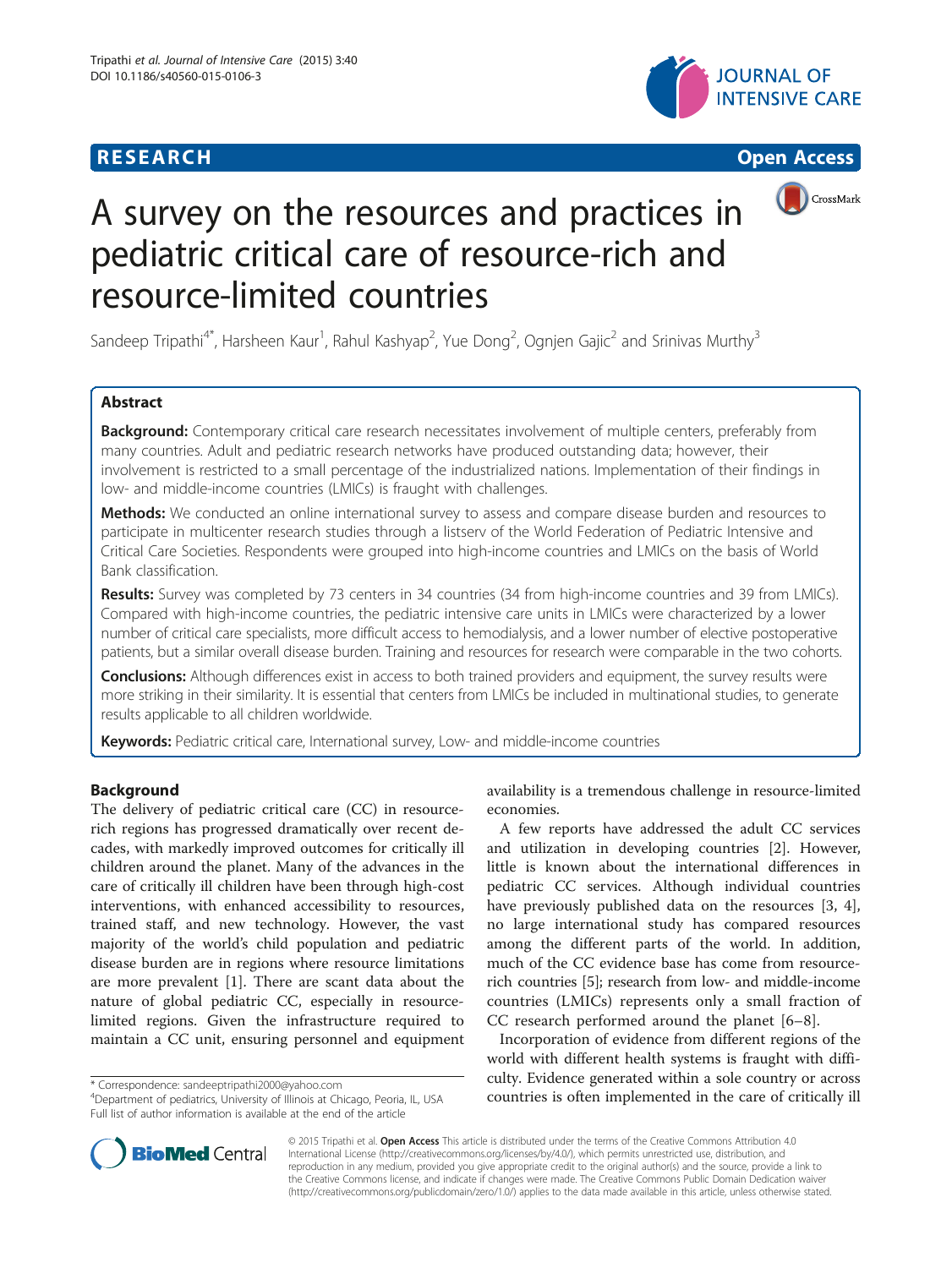<span id="page-1-0"></span>patients worldwide without further local testing [[9\]](#page-4-0). Research done in resource-rich regions, when reproduced in other countries, has led to contradictory results [\[10](#page-4-0)]. Therefore, it is essential that high-quality research be carried out in regions where disease burden is high, to apply locally generated evidence.

The present survey was conducted to identify the pediatric CC resources and to research the infrastructure available in resource-limited countries as part of recruitment efforts for a multicentric research study to evaluate the automated rounding and clinical decision support tool, Checklist for Early Recognition and Treatment of Acute Illness in Pediatrics (CERTAINp) [[11](#page-4-0)]. We describe herein the secondary data analysis of survey results.

#### Methods

We adapted a survey for pediatric CC providers from a previously published and validated Web-based survey [[12\]](#page-4-0). The resulting cross-sectional survey consisted of 138 questions containing numeric, binomial, and categorical questions, as well as descriptive questions. The survey was administered to email addresses obtained from the email list of the World Federation of Pediatric Intensive and Critical Care Societies. This list contained more than 6000 persons (physicians, nurses, midlevel providers, and other health care professionals) active in pediatric intensive care from around the world, with representation from every inhabited continent. The survey was conducted in November and December 2014.

Respondents were asked to classify the various diseases and conditions in the intensive care unit (ICU) on a spectrum of very common to very uncommon, including rank-order lists of causes of death in their hospital. Access to CC resources, such as equipment, skilled staff, and medications, was categorized on a scale from very difficult to very easy. All answers were based on the perceptions of the respondent individually. Hospital location was classified as resource-rich or resource-limited on the basis of World Bank classification [\[13](#page-4-0)]. High-income (gross national income per capita, >US\$12,746) countries (HICs) were classified as resource-rich. By comparison, the other areas were classified as upper-middle-income countries (UMICs) (gross national income, US\$4126– US\$12,745 in 2013), LMICs (gross national income, US\$1046–US\$4125), and low-income countries (LICs) (gross national income,  $\leq$ US\$1045) as *resource-limited*.

#### Statistical analysis

Raw data from the survey were exported to an electronic file for analysis (JMP; SAS Institute Inc.). Numeric values, such as the number of pediatric beds in a hospital or the number of intensivists, were analyzed as mean (SD) and compared between the two groups with  $t$  test. Binomial variables such as presence or

absence of a research coordinator or of formal CC training were analyzed with  $\chi^2$  test as proportions. Categorical variables with more than two choices were dichotomized into two groups for analysis with  $\chi^2$  test. Because of the large number of questions, certain related fields were grouped together for analysis. The study was approved by the Mayo Clinic Institutional Review Board as part of the multicentric CERTAINp study. Need for informed consent was waived. There were no patients enrolled in the survey and no patient-specific data was collected.

### Results

The survey was emailed twice—on November 5 and November 27, 2014—to 6172 and 6141 respondents. The emails were read by 1838 and 1742 recipients, with 326 and 245 opening the survey. A total of 73 hospitals (12.9 % response rate) completed the survey, representing 34 countries: 15 HICs, 14 UMICs, 3 LMICs, and 2 LICs (15 resource-rich and 19 resource-limited). All responses were from separate institutions. Pediatric age range in the earlier study and suggested for this survey was birth to 18 years.

#### ICU and research capacity

The mean (SD) total numbers of pediatric beds were comparable in the two groups  $(P=.79)$  (Table 1). The numbers of self-defined CC beds  $(P=.007)$  and ICU admissions ( $P = .03$ ) were significantly greater in HICs. Among centers in resource-limited regions, 51.2 % had a research coordinator and 66.6 % had a dedicated quality

Table 1 Comparison of the resources between two groups of countries in accordance with survey responses

| Resource <sup>a</sup>                         | Developed<br>country $(n = 34)$ | Developing<br>country $(n = 39)$ | $P$ value |  |
|-----------------------------------------------|---------------------------------|----------------------------------|-----------|--|
| Pediatric beds                                | 169 (88.4)                      | 158 (211)                        | .79       |  |
| Critical care beds                            | 17.5(11.5)                      | 11.2(6.8)                        | .007      |  |
| Admissions/year in PICU                       | 870.4 (548)                     | 600.1 (504)                      | .03       |  |
| PICU physicians                               | 10.0(5.8)                       | 5.5(4.3)                         | < 0.001   |  |
| <b>EMR</b>                                    | 85.29 (29)                      | 48.72 (19)                       | .001      |  |
| Dedicated research<br>coordinator             | 47.06 (16)                      | 51.28 (20)                       | .72       |  |
| Dedicated QI program                          | 76.47 (26)                      | 66.67 (26)                       | .36       |  |
| Reliable Internet access                      | 97.06 (33)                      | 87.18 (34)                       | .13       |  |
| Critical care specialization                  | 94.12 (32)                      | 94.87 (37)                       | .89       |  |
| Prior participation in<br>multicentric trials | 85.2 (29)                       | 58.9 (23)                        | .13       |  |
| <b>ACLS/PALS</b>                              | 91.18(31)                       | 82.05 (32)                       | .26       |  |
| PECCS                                         | 32.35 (11)                      | 35.90 (14)                       | .75       |  |

ACLS advanced cardiac life support, EMR electronic medical record, PALS pediatric advanced life support, PFCCS pediatric fundamental critical care support,  $PICU$  pediatric intensive care unit,  $QI$  quality improvement

<sup>a</sup>Numerical values are presented as number (SD); categorical values are presented as percentage and number of "Yes" responses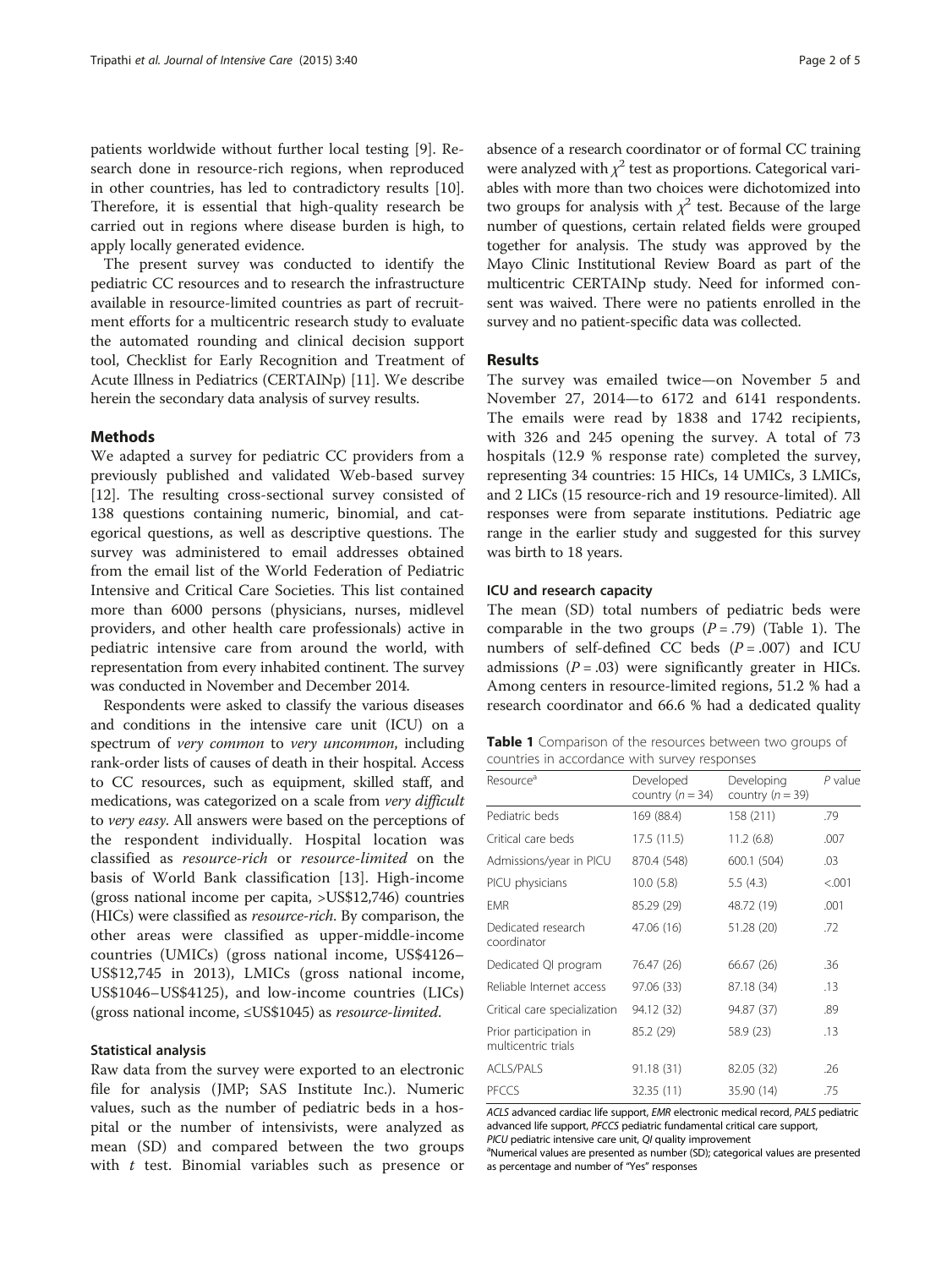improvement program. No difference was found in the availability of reliable Internet access in the ICU between the two regions. Resource-limited regions also had limited implementation of electronic medical records  $(P = .001)$ . A higher proportion of centers from HICs had participated in prior multicentric trials; however, this difference was not statistically significant  $(P = .13)$ .

#### ICU staffing

Almost twice the number of intensivists (i.e., physicians primarily practicing in the pediatric intensive care unit) work in each unit in the resource-rich countries (mean [SD], 10.0 [5.8] vs 5.5 [4.3]). However, there was comparable staff (doctor or nurse) with CC training (CC specialization, advanced cardiac life support, pediatric advanced life support, or pediatric fundamental CC support;  $P = .89$ ) (Table [1\)](#page-1-0). Access to the different services of CC delivery was not reported as difficult or very difficult in industrialized countries, and ICU-trained nurses and occupational and physical therapists were significantly less readily available in resource-limited regions (23.08 and 17.95 % reporting difficult or very difficult, respectively) (Table 2). Among all the support services, respiratory therapists were the most difficult to access, even in HICs and LMICs (reported difficult or very difficult, 20.59 vs 38.46 %;  $P = .09$ ). An anesthesiologist was the only medical provider with a significant difference in difficulty to access between the two groups: No center from resource-rich countries reported difficulty, whereas 12.82 % from resource-limited regions reported either difficult or very difficult access.

## ICU resources

Although all survey-included ICU equipment was harder to access in resource-limited countries, only central intravenous catheter  $(P = .03)$ , ICU monitoring equipment

**Table 2** Difficulty in the availability of trained staff and finances

| Trained staff <sup>a</sup> | Developed country,<br>% (no.) $(n = 34)$ | Developing country,<br>% (no.) $(n = 39)$ | $P$ value |
|----------------------------|------------------------------------------|-------------------------------------------|-----------|
| Anesthesiologist           | 0(0)                                     | 12.82(5)                                  | .03       |
| Surgeon                    | 0(0)                                     | 2.56(1)                                   | .35       |
| ICU specialist             | 0(0)                                     | 7.69(3)                                   | .10       |
| Nurse                      | 0(0)                                     | 2.56(1)                                   | .35       |
| ICU-trained nurse          | 0(0)                                     | 23.08 (9)                                 | .002      |
| Pharmacist                 | 2.94(1)                                  | 12.82(5)                                  | .13       |
| OT/PT                      | 2.94(1)                                  | 17.95(7)                                  | .04       |
| <b>RT</b>                  | 20.59(7)                                 | 38.46 (15)                                | .09       |
| Finances                   | 2.94(1)                                  | 35.90 (14)                                | < 0.001   |

ICU intensive care unit, OT occupational therapist, PT physical therapist,  $RT$  respiratory therapist

<sup>a</sup>Values indicate the percentage of respondents in the group who selected "difficult" or "very difficult" for the survey item

 $(P=.01)$ , radiology services  $(P=.009)$ , and dialysis equipment  $(P < .001)$  were statistically significant (Table 3). No difference was found in access to hospital beds, ICU beds, operating rooms, mechanical ventilators, or cardiac defibrillators. Only three centers from the LMIC group reported difficulty in access to crystalloid fluids (normal saline or lactated Ringer solution). Accessing antimicrobials was difficult in 25.6 % of resource-limited regions, compared with 14.7 % of resource-rich regions. Cardiovascular medications were difficult to access in 2.5 % of resourcelimited regions vs 0 % in resource-rich regions. Opioids, benzodiazepines, and ketamine were significantly more difficult to access in resource-limited regions (23.08 vs 2.94 %,  $P = .01$ ). For 23.08 % of respondents in resource-limited regions, blood products were difficult to obtain. Finances continue to be a challenge in these regions as well, with 35.9 % of the centers struggling for adequate financial resources compared with 2.9 % in HIC reporting difficulty with finances (data not shown).

## Admitting diagnosis and causes of death

Malnutrition continues to be prevalent in resourcelimited countries, as suggested by 35.9 % of the countries reporting very frequent nutritional diseases in the ICU (Table [4\)](#page-3-0). Tuberculosis (28.1 %), malaria (10.2 %), human immunodeficiency virus (10.2 %), and rheumatic heart disease (7.7 %) were specific to resource-limited regions. The ICUs of resource-rich regions reported a

| Table 3 Difficulty in the availability of ICU equipment and |  |  |  |
|-------------------------------------------------------------|--|--|--|
| medications                                                 |  |  |  |

| Equipment and medication <sup>a</sup> | Developed<br>country $(n = 34)$ | Developing<br>country $(n = 39)$ | $P$ value |
|---------------------------------------|---------------------------------|----------------------------------|-----------|
| Hospital beds                         | 0(0)                            | 10.26(4)                         | .05       |
| ICU beds                              | 2.94(1)                         | 12.82(5)                         | .13       |
| Operating room                        | 0(0)                            | 5.13(2)                          | .10       |
| Central IV catheter                   | 0(0)                            | 12.82(5)                         | .03       |
| ICU monitoring devices                | 2.94(1)                         | 23.08 (9)                        | .01       |
| Mechanical ventilators                | 0(0)                            | 7.69(3)                          | .10       |
| Cardiac defibrillators                | 0(0)                            | 5.13(2)                          | .18       |
| Radiology equipment                   | 0(0)                            | 17.95(7)                         | .009      |
| Dialysis equipment                    | 2.94(1)                         | 38.46 (15)                       | < 0.001   |
| Blood bank                            | 0(0)                            | 5.13(2)                          | .18       |
| Antimicrobials                        | 14.71(5)                        | 25.64 (10)                       | .25       |
| Pain/sedation medicationsb            | 2.94(1)                         | 23.08 (9)                        | .01       |
| Cardiovascular drugs                  | 0(0)                            | 2.56(1)                          | .35       |
| Crystalloid fluids                    | 0(0)                            | 7.69(3)                          | .09       |
| Blood products/albumin                | 0(0)                            | 23.08 (9)                        | .002      |

ICU intensive care unit, IV intravenous

<sup>a</sup>Percentage of respondents in the group who selected "difficult" or "very difficult" for the survey item

<sup>b</sup>These medications include opioids, benzodiazepine, and ketamine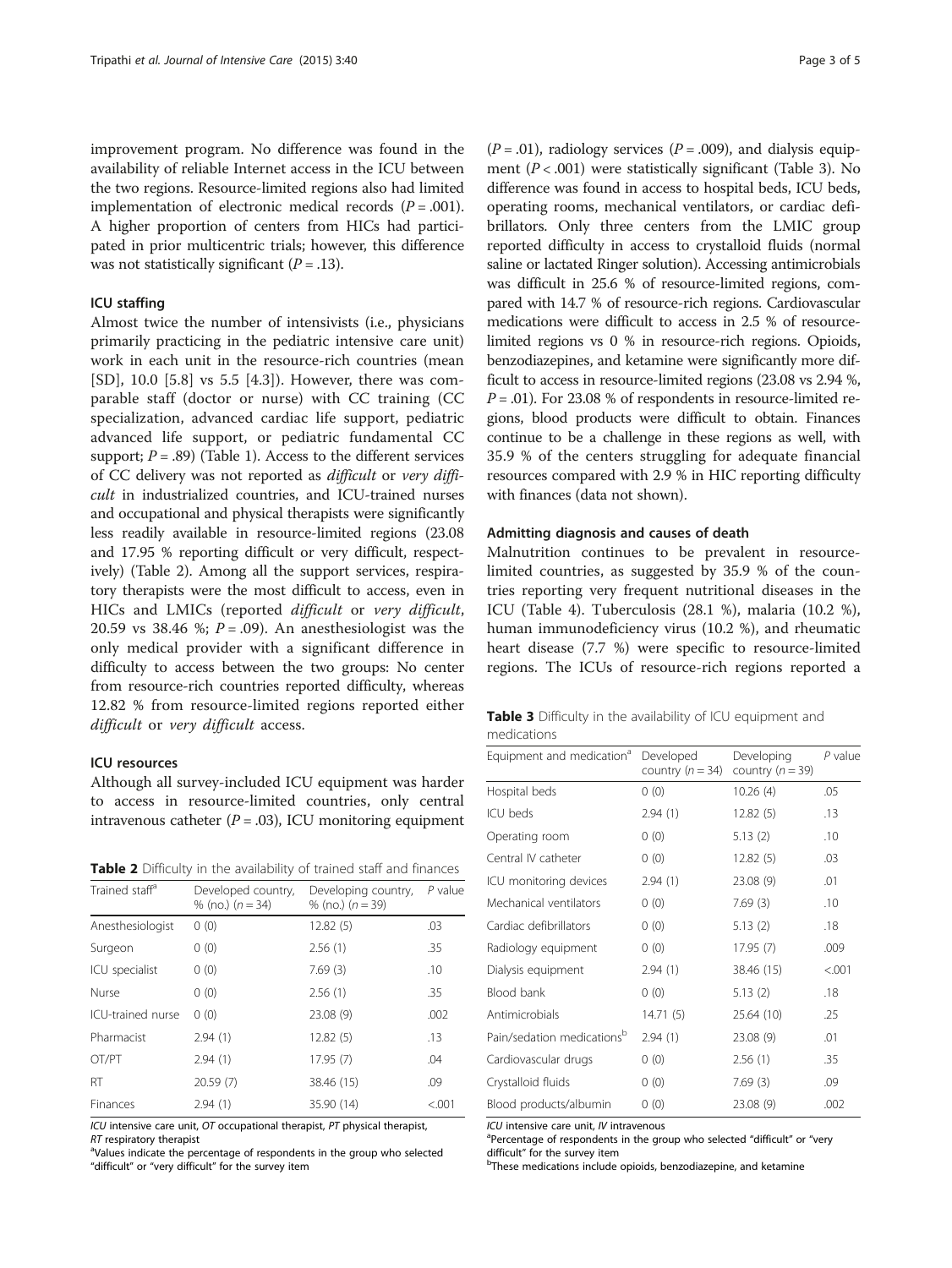HIV human immunodeficiency virus

<sup>a</sup>Percentage of respondents in the group who answered very common to the particular disease or syndrome

much higher proportion of patients receiving an elective operation. Respiratory disease and congenital heart disease were the two diseases most frequently cited as very common in both resource-rich and resource-limited regions, representing 88.24 and 87.18 % for respiratory disease and 44.12 and 43.59 % for congenital heart disease, respectively. The top 3 causes of death reported by respondents were similar across income groups: infection, multiorgan dysfunction, and cardiac reasons. Infectious causes of death comprised a greater percentage in the resource-limited countries than resource-rich countries (51.28 vs 23.53 %,  $P = .25$ ) (data not shown).

### **Discussion**

This study reports both large variation and remarkable similarities in CC services across the 34 countries. Pediatric CC providers all over the world continue to struggle with infectious diseases and congenital heart disease. From a research standpoint, many of the survey participants in resource-limited regions appear to have the capacity to participate in clinical research. The lack of resources and higher incidence of infectious diseaserelated deaths in developing countries are expected based on higher birth rate and financial constraints. Our finding of deficits in certain areas, such as staffing and medication access, in resource-limited regions should help guide policy in CC delivery in these regions.

In the past, several attempts were made to identify overall similarities and differences in CC services; however, most of the studies were limited to a comparison of centers in developed countries [\[14](#page-4-0)] or individual countries [[15\]](#page-4-0). International comparisons of pediatric CC delivery have been hampered by the lack of internationally validated outcome prediction scores, given that the primary scores have been validated in resource-rich regions only [\[16](#page-4-0)]. Their application to ICU services in varied settings with varied diseases and clinical contexts leads to challenges in interpretation.

A previously published international survey on adult ICU resources in developing countries showed that in a convenience sample of 13 ICUs from resource-limited regions, similar ICU capacities were found (median, 9 beds occupied and 40 patients treated per month; mean [SD] beds, 11.2 [6.8]; mean [SD] admissions per year, 600 [504]), although no resource-rich region comparison occurred [\[17\]](#page-4-0). They also observed that standardized processes of care (e.g., checklists) are frequently lacking in these countries. We did not compare specific outcome data or severity of illness among regions, although prior studies have shown higher mortality rates and younger age groups in adult CC settings in resource-limited regions [[7\]](#page-4-0). As pediatric CC grows increasingly, the capacity in many regions of the world—such as Asia and Africa—to incorporate these data will allow for better evidence guidance.

Given the variability in insurance schemes and health financing in resource-limited regions, CC may be out of reach for most patients who currently are in resourcelimited regions [[18](#page-4-0)]. However, cost-effective CC, where more-than-usual resources are devoted to rescuing severely ill patients, has a fundamental place in any health system and should be a fundamental goal of the field of pediatric CC [\[19\]](#page-4-0). This is especially true in pediatrics, where the potential for recovery after acute illness is high and the disease burden is substantial. Rather than a lack of sophisticated ICU technology, a lack of understanding of the CC principles continues to be a major obstacle to good-quality care. Participation in international research and quality improvement efforts can help enhance care delivery. Efforts to create a global registry of worldwide adult ICUs are in process [[20\]](#page-4-0), and similar attempts are urgently needed for critically ill children.

The study is a secondary data analysis of an investigation with different objectives, thereby introducing important limitations. Centers with capabilities and interest likely were self-selected and thus may not be representative of the average facilities of the region. However, the fact that 39 centers from resource-limited centers have comparable resources and interest in multicentric clinical trials is encouraging and may help in fostering a clinical trial group composed of the interested centers.

<span id="page-3-0"></span>Table 4 The most common disease states cited by survey respondents

| Disease state <sup>a</sup> | Developed<br>country $(n = 34)$ | Developing<br>country $(n = 39)$ | $P$ value |
|----------------------------|---------------------------------|----------------------------------|-----------|
| Toxins                     | 11.76(4)                        | 12.82(5)                         | .89       |
| Newborn illness            | 41.18(14)                       | 30.77 (12)                       | .35       |
| Tuberculosis               | 0(0)                            | 28.21(11)                        | < .001    |
| Malaria                    | 0(0)                            | 10.26(4)                         | .05       |
| HIV infection              | 0(0)                            | 10.26(4)                         | .05       |
| Rheumatic heart disease    | 0(0)                            | 7.69(3)                          | .10       |
| Congenital heart disease   | 44.12 (15)                      | 43.59 (17)                       | .96       |
| Nutritional disease        | .05(0)                          | 35.90 (14)                       | < .001    |
| Cancer                     | 35.29 (12)                      | 17.95(7)                         | .09       |
| Respiratory disease        | 88.24 (30)                      | 87.18 (34)                       | .89       |
| Elective operation         | 64.71 (22)                      | 33.33 (13)                       | .007      |
| Emergency operation        | 47.06 (16)                      | 30.77 (12)                       | .15       |
| Renal failure              | 26.47(9)                        | 17.95(7)                         | .38       |
| Diabetes mellitus          | 23.53(8)                        | 7.69(3)                          | .06       |
| Status epilepticus         | 23.53(8)                        | 12.82(5)                         | .23       |
| Sepsis                     | 26.47(9)                        | 20.51(8)                         | .55       |
| Meningitis                 | 11.76(4)                        | 23.08 (9)                        | .21       |
|                            |                                 |                                  |           |